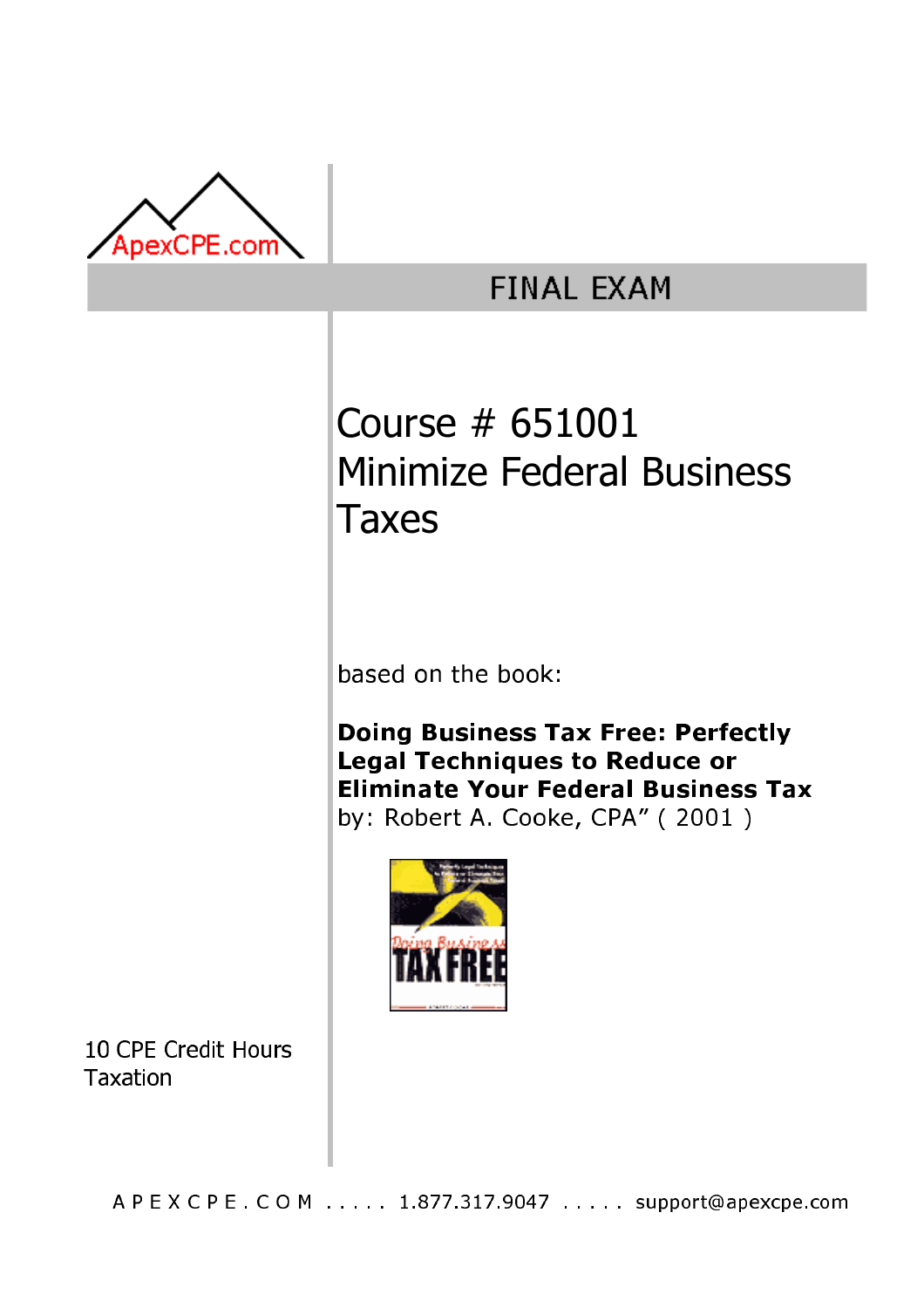This exam sheet is made available for your convenience in answering questions while offline. Please note that you will still need to enter your answers on the online exam sheet for grading. Instructions are provided at the end of this document.

# **Chapter 1 - Pay No Income Taxes**

1. Nonpassive means that you will have to participate actively.



2. The IRS computer now matches most W-2s and 1099 forms to individual tax returns.



# Chapter 2 - Organize Your Business for the Smallest Tax Bite

3. If you expect a gain and you have significant other income, operating as a sole proprietorship makes sense.



4. If you expect a loss and you have significant other income, operating as a sole proprietorship makes sense.



5. The extra penalty for accumulating corporate profits can be avoided if:

The accumulated profit exceeds 49% of AGI.

The accumulated profit is less than \$3,000,000

The accumulated profit originated from the sales of inventory.

You convince the IRS the money was kept in the corporation to meet the reasonable needs of the business.

6. The extra penalty for accumulating corporate profits can be avoided if you convince the IRS that the profit was kept to meet contingent liabilities.

**TRUE**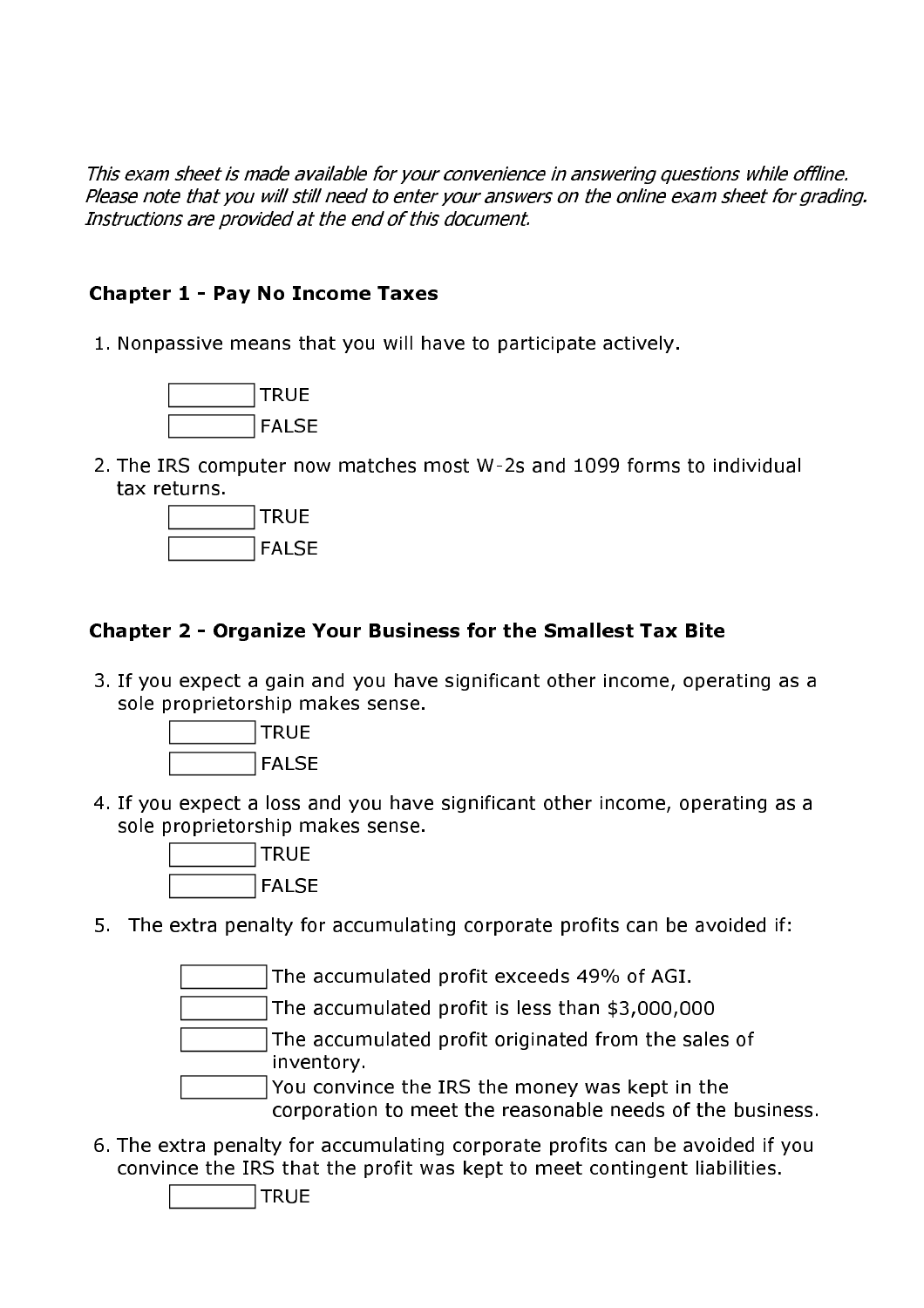

7. Personal service corporations are corporation that provide services in the fields of health, law, engineering, architecture, accounting, actuarial science, performing arts, or consulting.



8. Personal service corporations are taxed at the same graduated corporation tax scale that applies to other corporations.



9. Each partner in a general partnership has unlimited liability for the partnerships debts.



10. Each limited partner in a limited partnership has limited liability for the partnerships debts.



11. A Limited Liability Company (LLC) is taxed like a partnership.



12. A Limited Liability Company (LLC) is taxed like a corporation.



#### Chapter 3 - Jump into Business and Keep the IRS from Becoming a **Greedy Partner**

13. A business owner, operating as a S-Corp, can reduce social security taxes by paying himself less salary and more dividends.

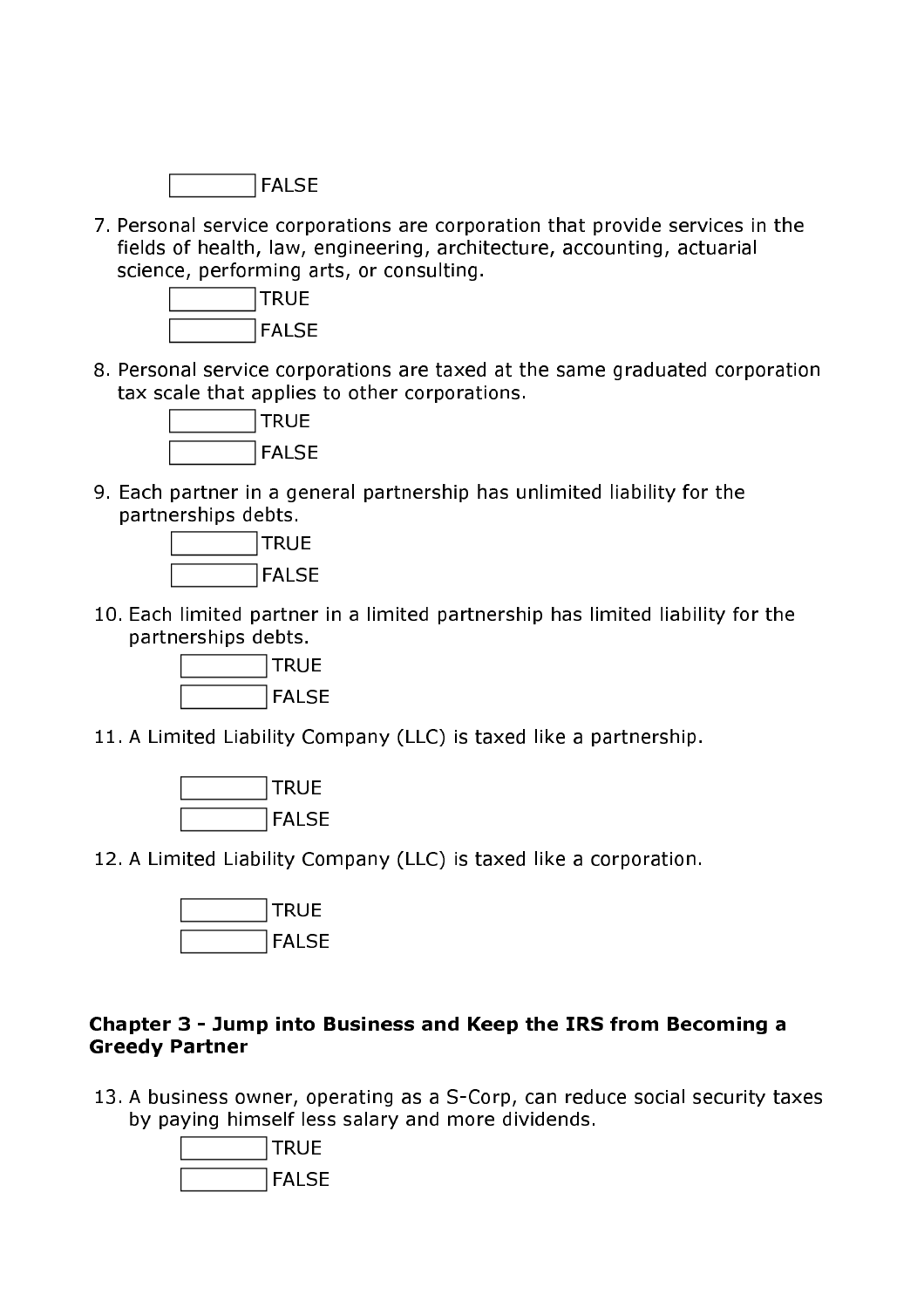14. Dividends are not subject to Social Security tax.



15. The Section 179 Election allows an individual or corporation to take an immediate deduction for the year in which the equipment was purchased instead of depreciating the cost over time, up to certain limits.



16. There is no Section 179 election for amortization.



17. Amortization is a method for deducting some intangible costs over time.



18. Software development costs are deducted immediately.



19. Advertising costs are deducted immediately.



20. Advertising costs are deducted when the revenue from the advertising is recognized.



#### Chapter 4 - Keep Two or More Sets of Books (Legally) and Other **Accounting Tricks**

21. With the accrual method, expenses are recognized when they are incurred, not when they are paid.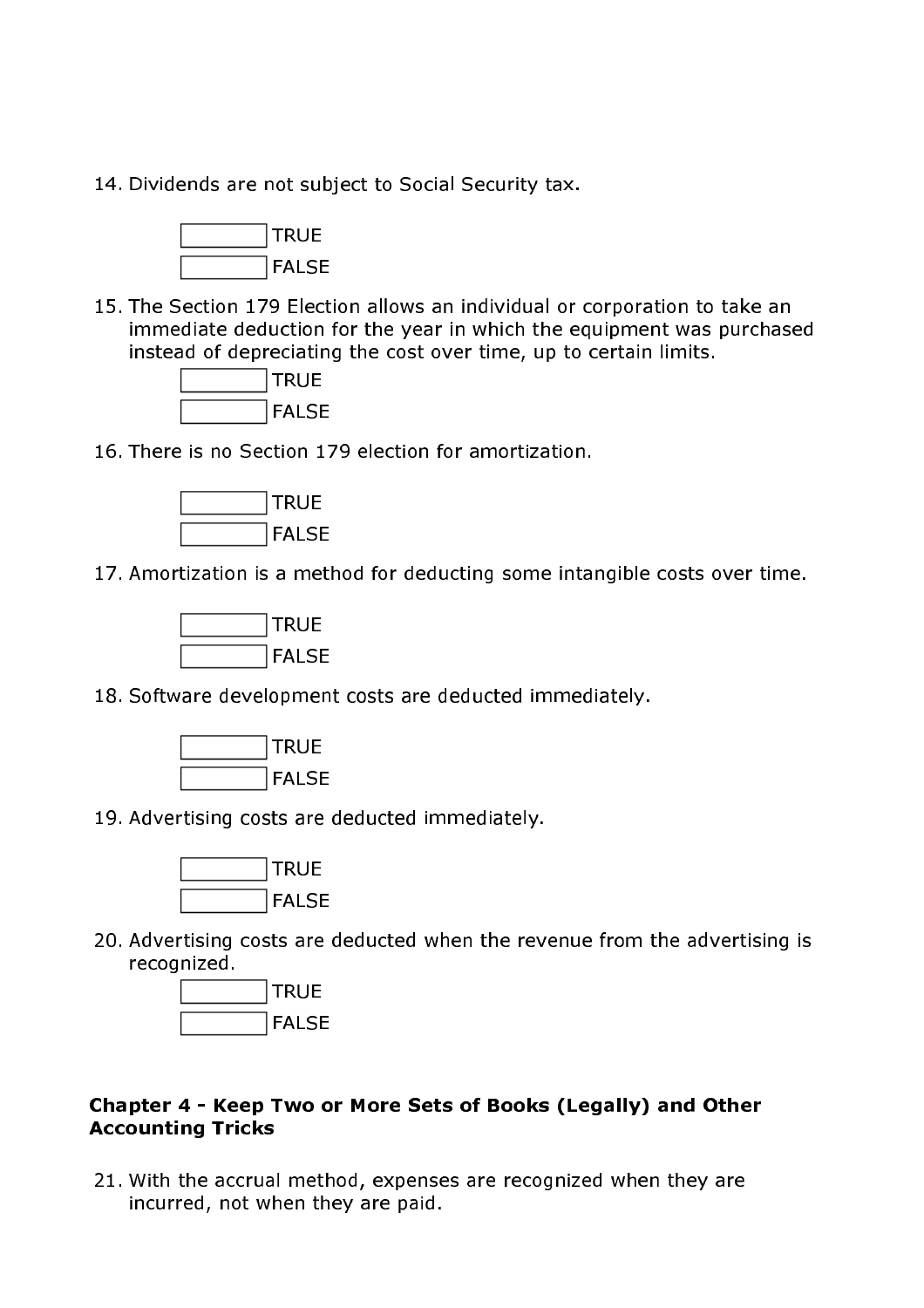

22. With the cash method, income is recognized when received. Expenses are recognized when paid.



23. Businesses which buy and sell merchandise for resale must record sales and cost of goods sold on a cash basis.



24. Businesses which buy and sell merchandise for resale must record sales and cost of goods sold on an accrual basis.



26. You may lose a net operating loss carryforward from a C-Corp if you elect S-Corp status



#### **Chapter 5 - Change Personal Expenses into Business Tax Deductions**

25. The principle test for determining employee vs. contractor is that of control and direction.



27. Filing Form SS-8 requests a ruling from the IRS as to the status of a worker as employee or contractor.



28. Deducting business expenses is easier for a self-employed person than a salaried person.



29. The IRS may call income "hobby income" merely because the owner finds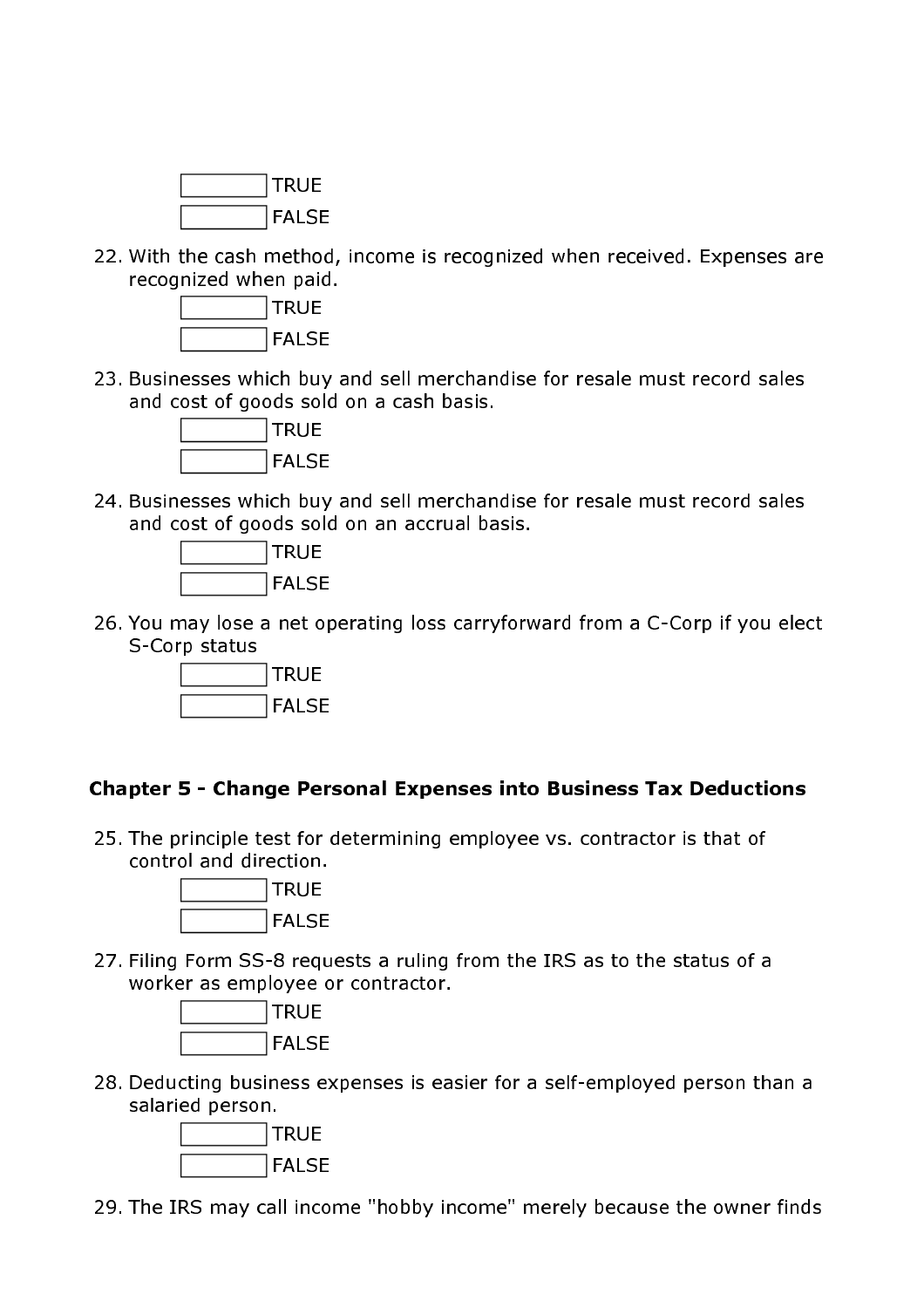pleasure in the endeavor.



30. If a business shows a profit in three out of five consecutive years, it may be presumed to be a business rather than a hobby.



31. The three out of five years safe harbor test, shifts the burden of proof from the taxpayer to the IRS.



32. Horse farms that breed, show, train and race horses need show a profit in two out of seven consecutive years to be presumed to be a business rather than a hobby.



33. If you travel out of the U.S. for more than seven days, you have to allocate your expenses between time spent on business and time spent on pleasure.



34. One way to make a lot of travel a deductible expense is to be in a business for which travel is an essential ingredient.



35. If education qualifies you for a new trade or business or is necessary for the minimum skill levels for your present position, the education is a personal, nondeductible expense.



36. You can deduct as legitimate business expenses, the cost of education that maintains or improves the skills necessary for your present job or business.

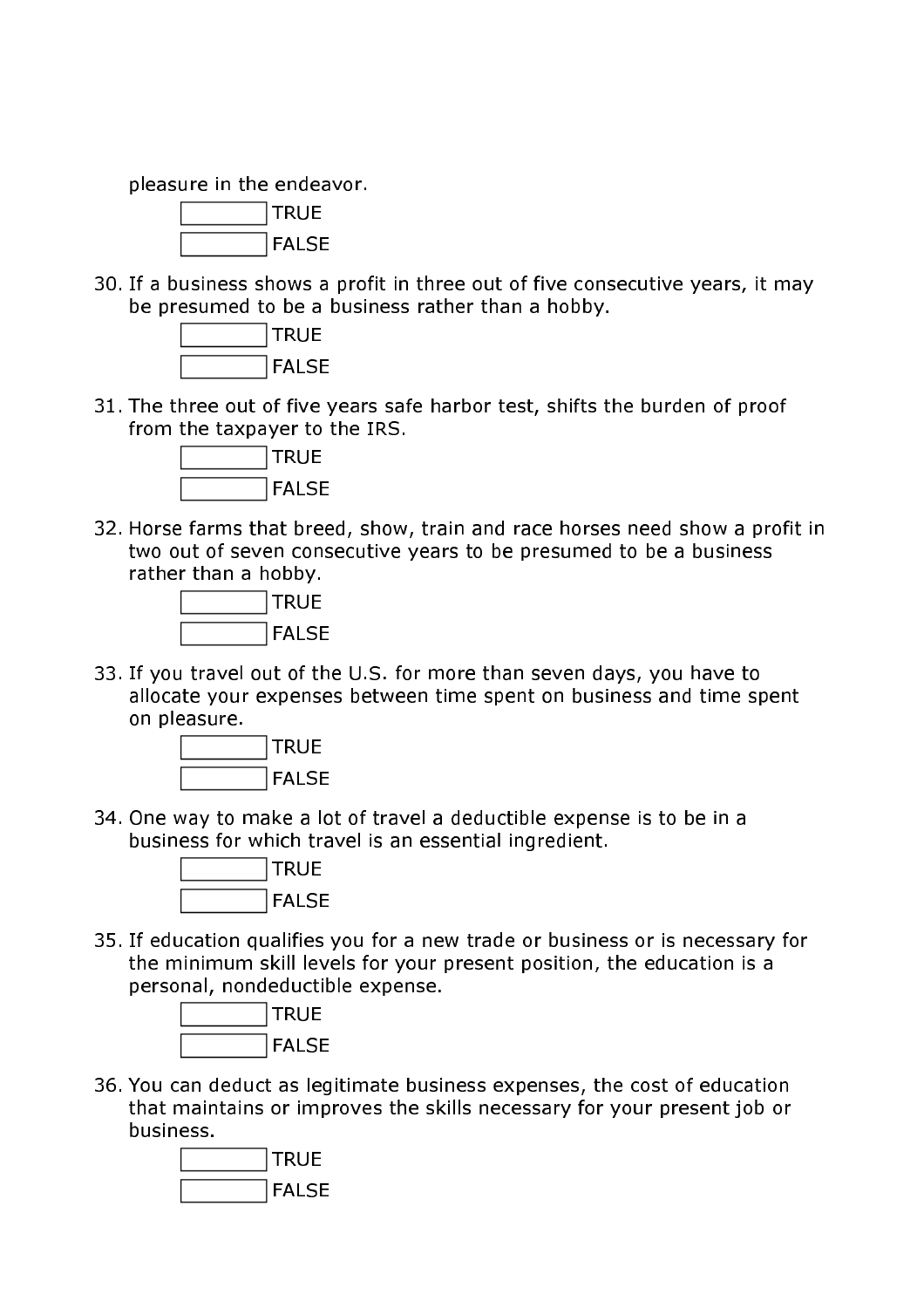## **Chapter 6 - Taking Money Out of Your Business**

37. Tax on dividends is essentially paid twice, once by the corporation when it earned profit from which the dividends will be paid, and once by the stockholder when they receive the dividends.



38. Draw refers to the cash that a sole proprietor takes out of his business.



39. Borrowing money from your C Corp is always considered taxable income to you.



40. Loan proceeds from your C Corp used for personal nonmortgage purposes is likely to be nondeductible to you personally and taxable income to your C Corp.



#### Chapter 7 - Spread the Tax Burden Around the Family

41. If your child is under 18 and works for your sole proprietorship, neither your child nor you are subject to social security taxes on the child's wages.



42. If your child is under 18 and works for your sole proprietorship, you are subject to social security taxes on the child's wages.



43. For estate tax purposes, the IRS will compute the value of your business by various methods, relying on the "facts and circumstances" of each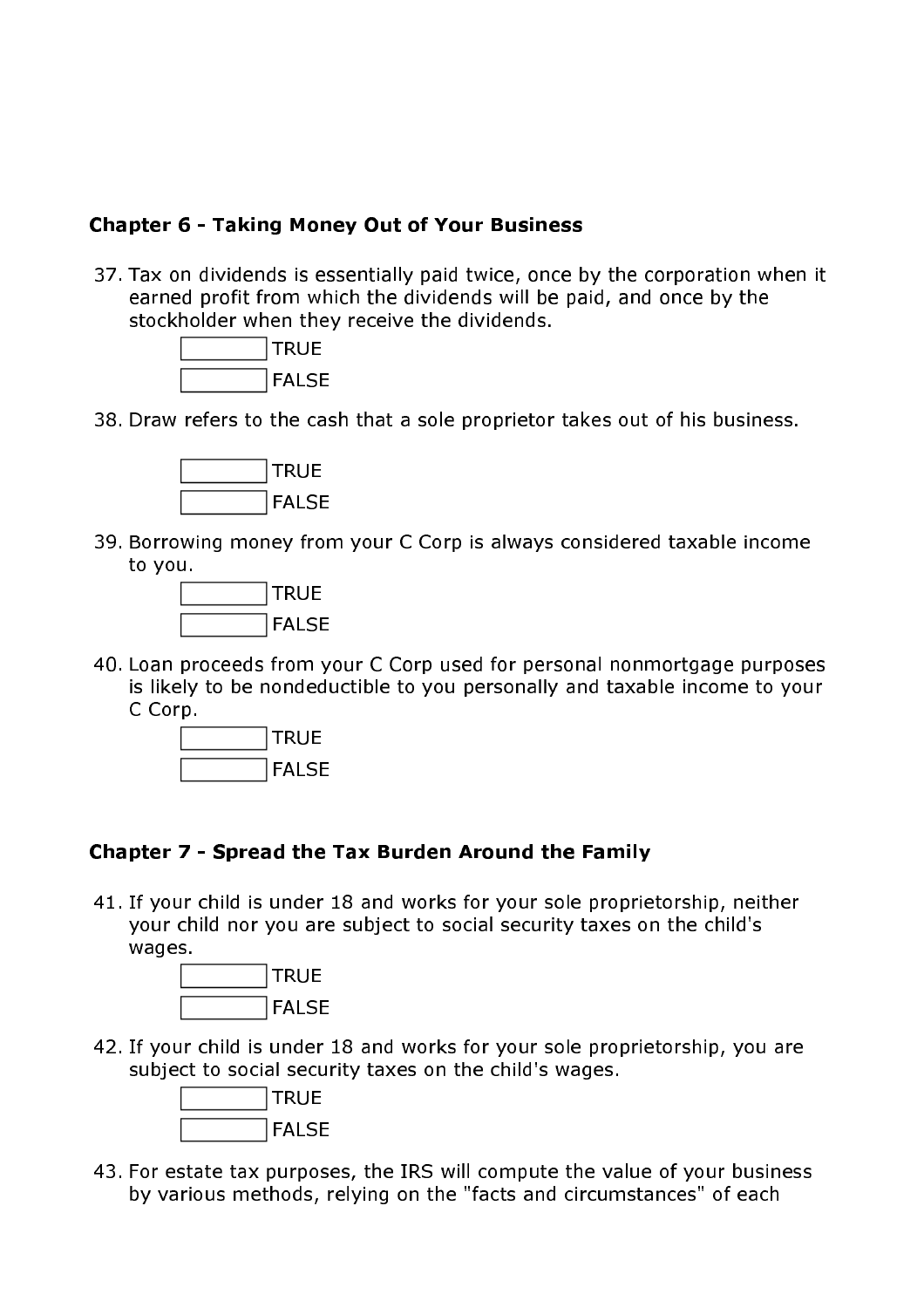

44. Income tax rates on the income that an estate or trust earns are considerable higher than the tax rates on individuals.



### Chapter 8 - Pay Taxes Late, Years Late, Without Penalty or Interest

45. Publishers of periodicals are not allowed to immediately deduct all expenditures to establish, maintain, or increase the circulation of a newspaper, magazine or other periodical, regardless of when the revenue for these expenditures shows up.



46. A publisher of periodicals, using the accrual method, is allowed to defer paving tax on receipts for subscriptions until receipts have been paid.



#### Chapter 9 - Don't Ignore the Alternative Minimum Tax (AMT)

47. You are required to fill out Form 6251 if your tax return contains a NOL.



48. You are required to fill out Form 6251 if you itemize on Schedule A.



#### **Chapter 10 - Select and Use Professional Help**